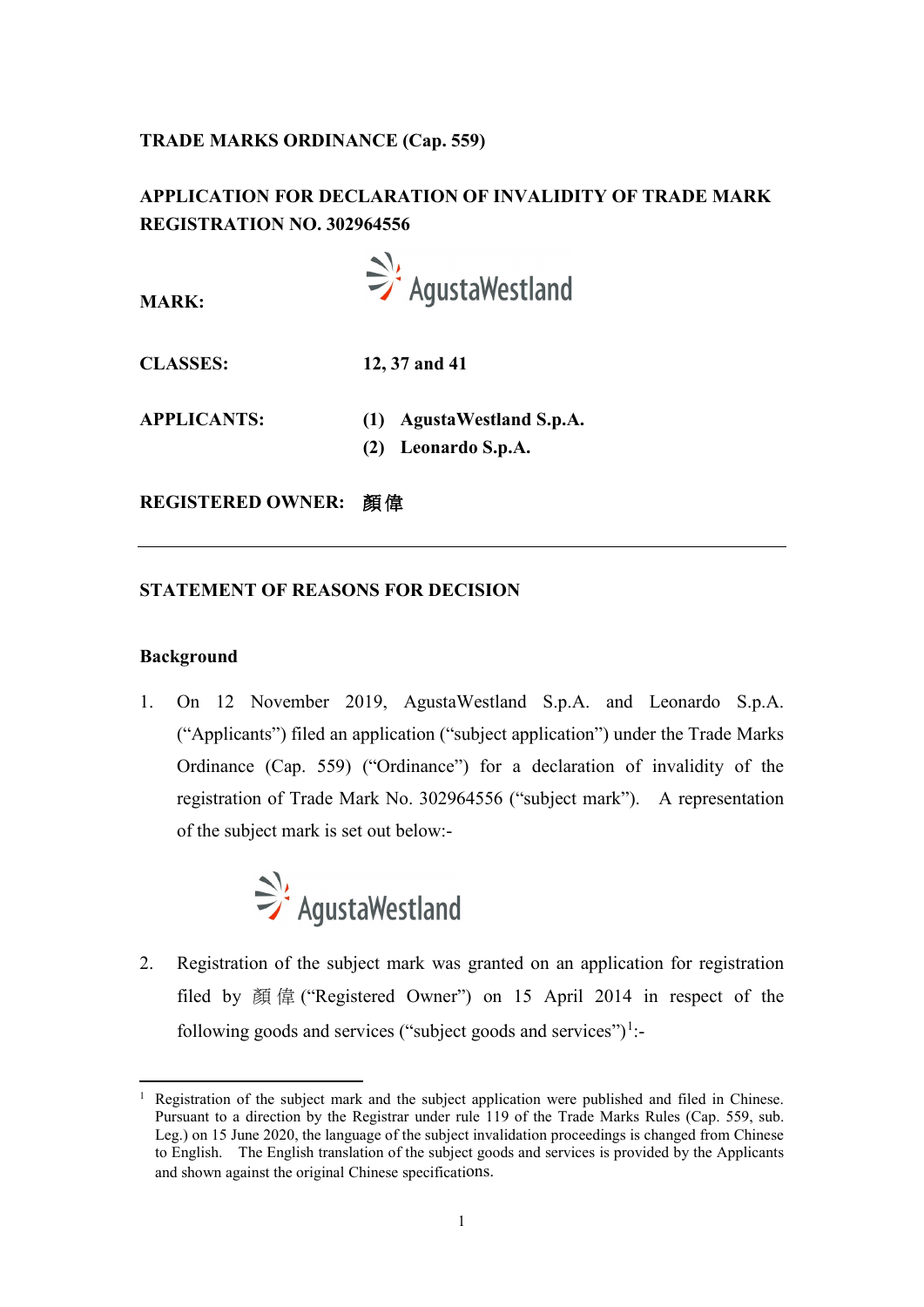#### Class 12

車輛; 陸上、空中、水上或水裏用運載器, 空中運載工具 , 飛機, 航空器, 航空裝置、機器和設備, 水陸兩用飛機 , 飛 船, 飛機輪 胎, 水上飛機, 遙控運載工具(非玩具), 架空運輸設備 。

(Vehicles; apparatus for locomotion by land, air or water, air vehicles, aeroplanes, aircraft, aeronautical apparatus, machines and appliances, amphibious airplanes, airships, airplane tires, seaplanes, remote control vehicles (other than toys), aerial conveyors.)

Class 37

建築; 修理; 安裝服務, 機械安裝、保養和修理, 飛機保養與 修理, 防銹, 噴塗服務, 修復磨損或部分損壞的發動機, 修復磨損 或部分損壞的機器, 電器的安裝和修理, 清除電子設備的干擾, 空調設備的安裝與修理, 重新鍍錫

(Construction; repairing; installation services, machinery installation, maintenance and repair, airplane maintenance and repair, rustproofing, spraying services, rebuilding engines that have been worn or partially destroyed, rebuilding machines that have been worn or partially destroyed, electric appliance installation and repair, interference suppression in electrical apparatus, air conditioning apparatus installation and repair; re-tinning.)

Class 41

教育; 提供訓練; 娛樂; 體育及文娛活動, 培訓, 實際培訓(示 範), 輔導(培訓), 學校(教育), 函授課程 , 提供有關教育 及教學資訊, 教育考核 。

(Education; providing of training; entertainment; sporting and cultural activities, teaching, practical training (demonstration), coaching (teaching), academics (education), correspondence courses, providing of information relating to education and teaching, educational examination.)

3. The Registered Owner did not file a counter-statement. The subject application is therefore treated as unopposed pursuant to rules 41(3) and 47 of the Trade Marks Rules (Cap.559, sub. leg.) ("Rules").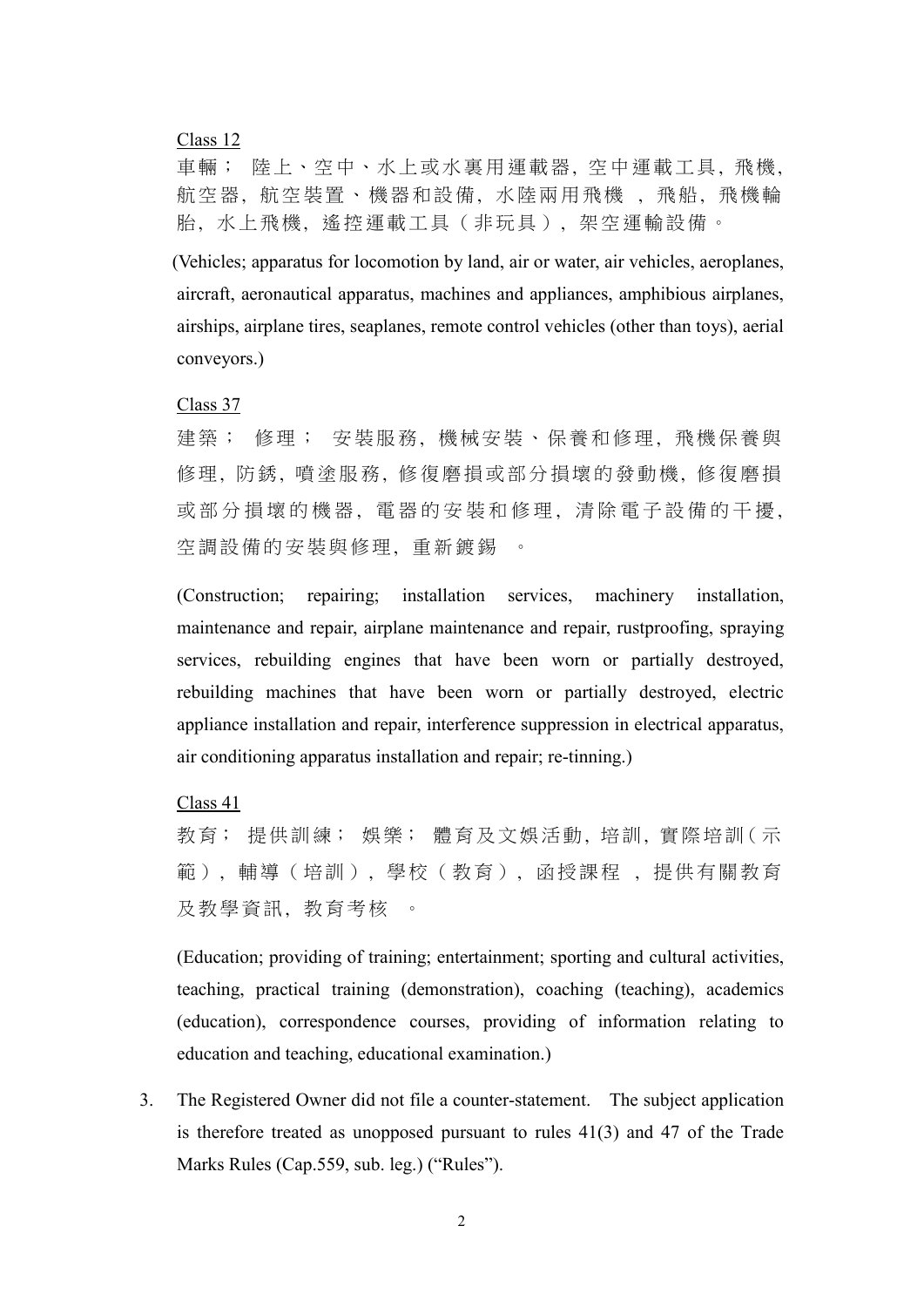- 4. Moreover, the Registered Owner failed to file an address for service within the prescribed two-month period after a notice under rule 107(1) of the Rules was issued to the Registered Owner on 16 December 2019. According to rule 107(3), the Registered Owner is deemed to have withdrawn from the subject invalidation proceedings.
- 5. Pursuant to section 80 of the Ordinance, the registration of a person as owner of a trade mark shall be prima facie evidence of its validity. Therefore, I still have to consider the merits of the subject application although it is treated as unopposed and the Registered Owner is deemed to have withdrawn from the subject invalidation proceedings.
- 6. The Applicants filed under rules 42 and 47 of the Rules on 2 November 2020 a statutory declaration made by Giuseppe Maria Ferrarotti, the Chief Executive Officer of AgustaWestland S.p.A., together with exhibits ("Ferrarotti's SD") as evidence in support of the subject application.
- 7. The subject application was fixed to be heard on 24 June 2021. The Applicants filed a notice of intention to appear at the hearing and agreed to attend the hearing via video conferencing facilities due to public health consideration. The Applicants were represented by Mr. William Tse, Counsel instructed by Sit, Fung, Kwong & Shum.

#### **Grounds for invalidation**

- 8. It is pleaded in the statement of grounds that Leonardo S.p.A. is an Italian multinational company specialising in the business of aerospace, defence and security and AgustaWestland S.p.A. is a wholly owned subsidiary of Leonardo S.p.A. principally engaged in helicopter design and manufacture.
- 9. Leonardo S.p.A. is the owner of trade marks consisting of the word "AgustaWestland" and/or device ("Applicants' Marks") covering, but not limited to, various goods and services in classes 9, 12, 16, 37, 41 and 42 ("Applicants' Goods and Services"). The Applicants' Marks are registered or applied for registration in various classes in various jurisdictions.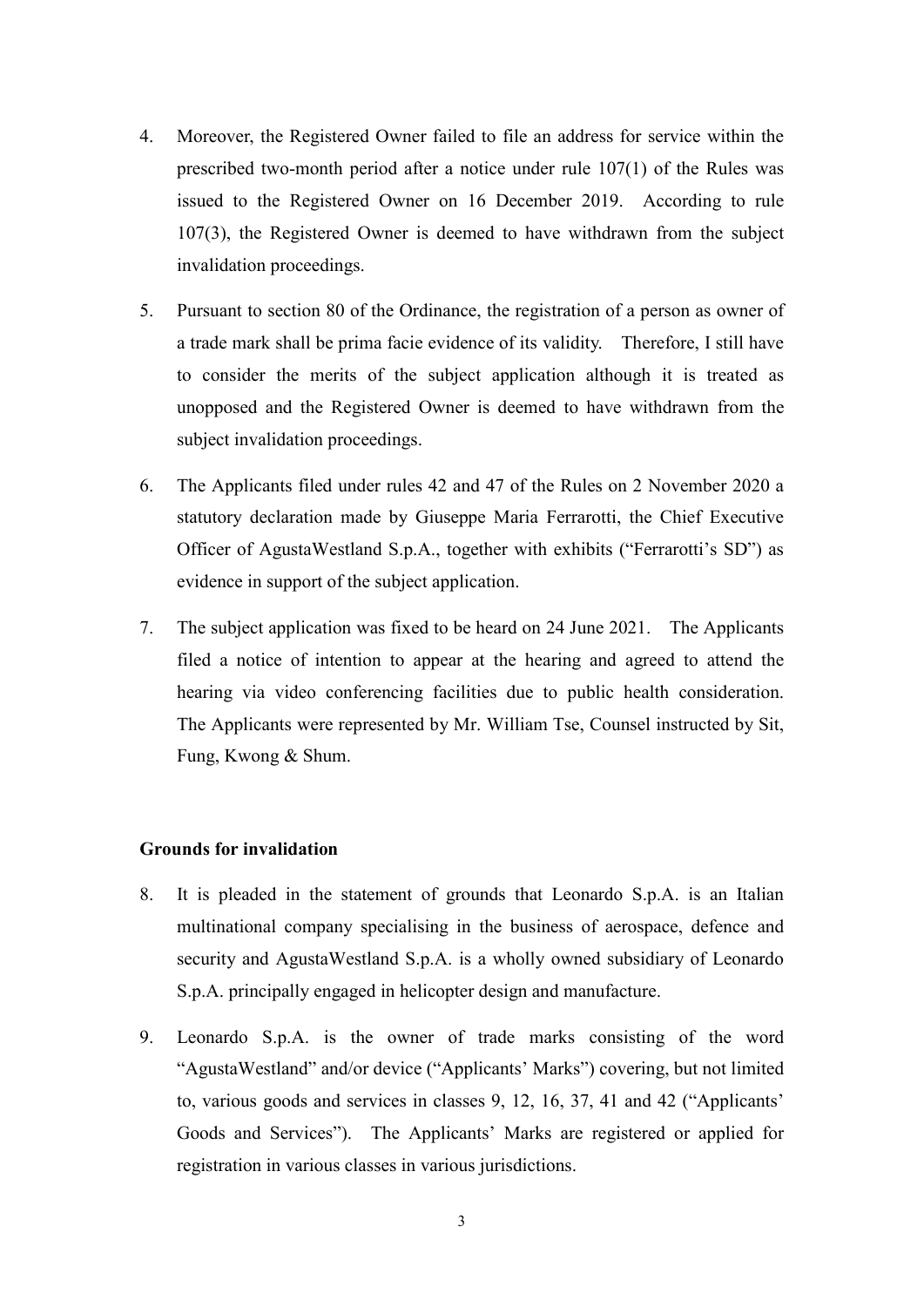- 10. The Applicants, their predecessors, agents, licensees and/or associated companies have extensively used the Applicants' Marks in respect of the Applicants' Goods and Services in various countries and territories since at least 2000. Through the long and extensive use, promotion and registration of the Applicants' Marks, the Applicants have accrued goodwill and reputation as well as enhanced distinctiveness in the Applicants' Marks which have become distinctive of the Applicants' business and the Applicants' Goods and Services.
- 11. The subject mark is confusingly similar to the Applicants' Marks and the Applicants' company name or trading name, whether conceptually, visually or phonetically. The use and registration of the subject mark for the subject goods and services would amount to misrepresentation to the average consumer that they are originated from the Applicants and the Applicants have suffered or will suffer damages because of the use and registration of the subject mark.
- 12. The Applicants seek to rely on sections  $11(1)(a)$  to (d),  $11(4)(b)$ ,  $11(5)(a)$  to (b),  $12(1)$  to  $12(3)$ ,  $12(4)$ ,  $12(5)(a)$  to (b) and 53 of the Ordinance in support of the subject application. The Applicants request that the registration of the subject mark be declared invalid with costs to the Applicants.
- 13. At the hearing, Mr. Tse only relies on sections  $11(5)(b)$ ,  $12(5)(a)$  to  $(b)$ ,  $12(4)$ , and 53 of the Ordinance.

#### **Relevant date**

14. The relevant date for considering the subject application is 15 April 2014, that is the filing date of the application for registration of the subject mark.

#### **The Applicants' evidence**

15. According to Ferrarotti's SD, Leonardo S.p.A. is an Italian multinational company specialising in aerospace, defence and security and AgustaWestland S.p.A. is a helicopter design and manufacturing company wholly owned by Leonardo S.p.A. A detailed account on the establishment of AgustaWestland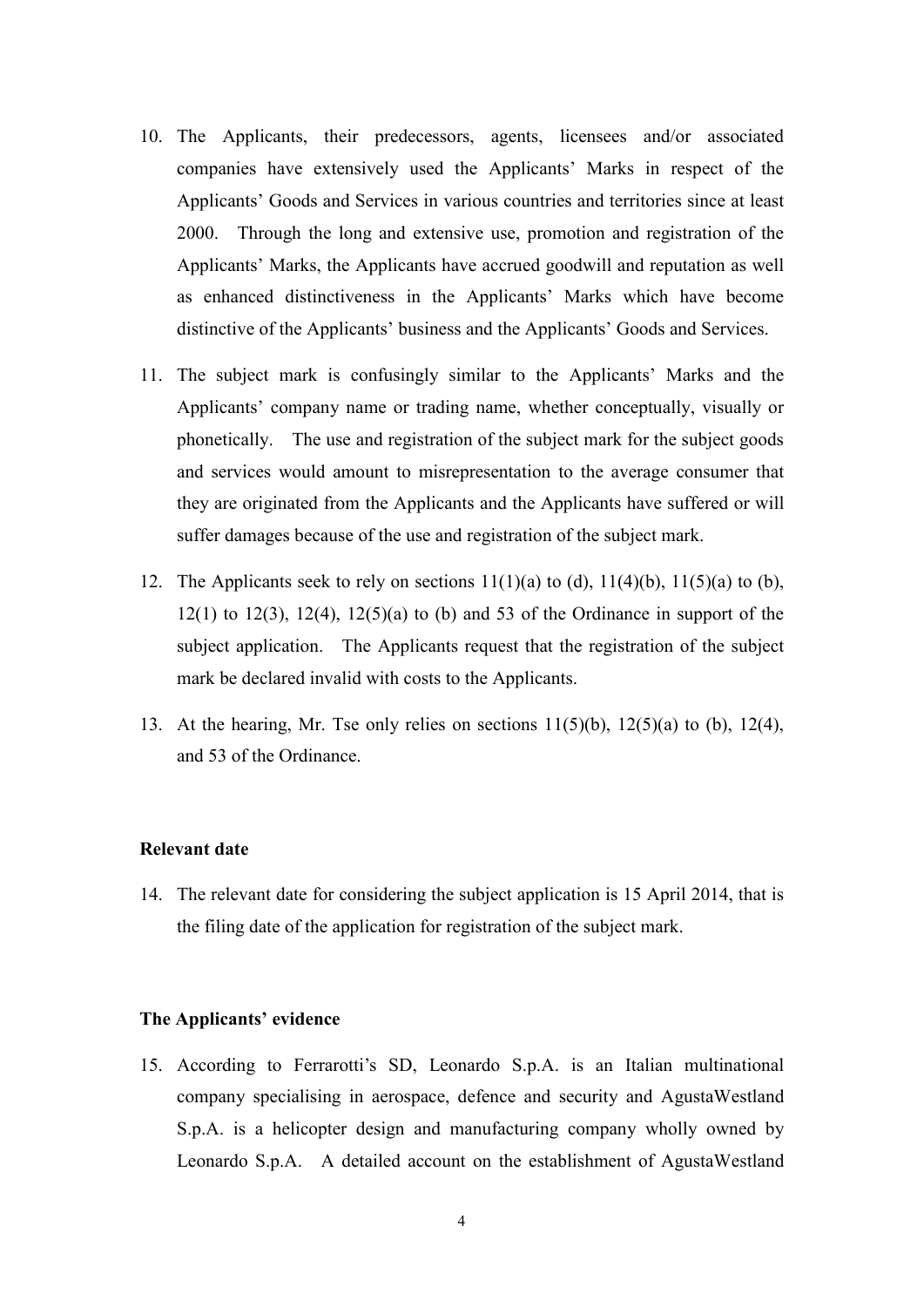S.p.A. and its predecessors is given. Exhibit GF-1 to Ferrarotti's SD contains a copy of an article on the Applicants' history. By a confirmatory transfer agreement dated 6 March 2019, AgustaWestland S.p.A. transferred all intellectual property rights including its trademarks to Leonardo S.p.A. Exhibit GF-2 includes a copy of the agreement and its English translation.

- 16. Leonardo S.p.A. is the owner of the Applicants' Marks in respect of the Applicants' Goods and Services. The Applicants have applied for, registered and/or used the Applicants' Marks in many jurisdictions, including but not limited to China and Hong Kong. Exhibits GF-3 and GF-4 include lists and schedules, copies of records and certificates of the applications and registrations of the Applicants' Marks in various jurisdictions.
- 17. The Applicants are the copyright owner of the devices  $\sum_{n=1}^{\infty}$  and  $\sum_{n=1}^{\infty}$  and  $\sum_{n=1}^{\infty}$  and  $\sum_{n=1}^{\infty}$  and  $\sum_{n=1}^{\infty}$  and  $\sum_{n=1}^{\infty}$  and  $\sum_{n=1}^{\infty}$  and  $\sum_{n=1}^{\infty}$  and  $\sum_{n=1}^{\in$ ("Applicants' Devices") which were devised in 2006 by a designer for Leonardo S.p.A. (known as Finmeccanica S.p.A. at that time) as evidenced by the

publication of the  $\sum$ , device and its design process on the Finmeccanica magazine (no. 5/2006) in 2006. Exhibit GF-5 shows a copy of the said magazine introducing the relevant creation process.

18. The Applicants' Devices were intended as a common umbrella for all companies belonging to the Applicants' group. Exhibits GF-6 and GF-7 include printouts of web pages showing use of marks which consist of the word "AgustaWestland"

and/or the "  $\sum_{n=1}^{\infty}$ ", device. The mark "  $\sum_{n=1}^{\infty}$  " Agusta Westland" has been used by the Applicants since at least from 2006.

19. The date of first use of the Applicants' Marks in Hong Kong is not later than 2008 when the Applicants sold six models of AW139 helicopters in Hong Kong in 2008 and 2009. The mark "AgustaWestland" has been well known in Hong Kong among the relevant public since at least 2008 or 2009 due to the advertising and use of the helicopters by Sky Shuttle Helicopters Limited ("Sky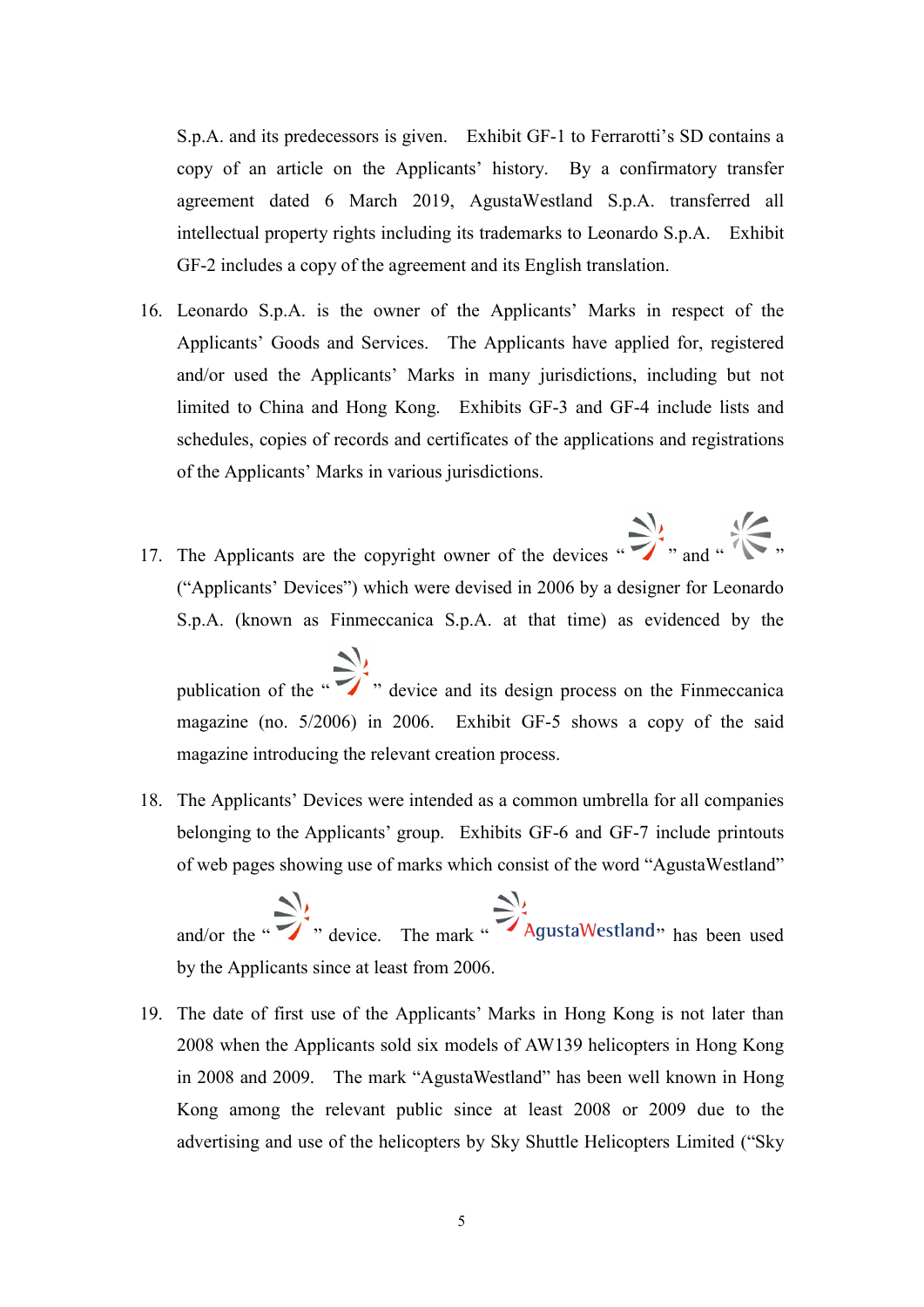Shuttle") for shuttle flights between Hong Kong, Macau and Shenzhen. Exhibit GF-8 includes copies of promotional articles published on Sky Shuttle's Hong Kong website and various online or printed aero magazines showing use of the Applicants' Marks on the Applicants' Goods and Services in Hong Kong since 2008.

- 20. The Applicants have extensively and continually sold and promoted the Applicants' Goods and Services bearing the Applicants' Marks through trade agents, dealers, fairs and exhibitions, meetings, brochures and other promotional materials in different countries and territories. The promotional expenses incurred through trade agents from 2007 to 2013 were about 45,000 euros per annum. Copies of documents showing the relevant expenses are shown in Exhibit GF-9. The Applicants have set up official websites and used various online media, such as YouTube, Facebook and Instagram to promote the Applicants' Goods and Services. The Applicants' Marks have become distinctive of the Applicants' business and the Applicants' Goods and Services by reason of the goodwill and reputation accrued to the Applicants through the extensive use and promotion of the Aplicants' Marks. Exhibits GF-10 to GF-13 include screenshots of the Applicants' websites and various online media, and copies of the Applicants' exhibition passes, photos, brochures and promotional articles. Many of these materials are dated before the relevant date.
- 21. The Applicants have been selling the Applicants' Goods and Services under the Applicants' Marks in various countries and territories since as early as 2000, and the worldwide sales were about 2,294 million euros per annum from 2006 to 2015. The Applicants were identified as the "World's 5 Leading Helicopter Manufacturers" in 2012 and one of the four major helicopter manufacturers in 2015. The Applicants' international reputation has been confirmed by several awards, such as the UK Minister for Defense Procurement Acquisition Award in 2007, the British Business Award in Japan in 2013, the UK Royal Aeronautics Society Awards in 2014, and the U.S. American Helicopter Museum Award in 2014. Copies of articles and documents of these awards are displayed in Exhibit GF-14.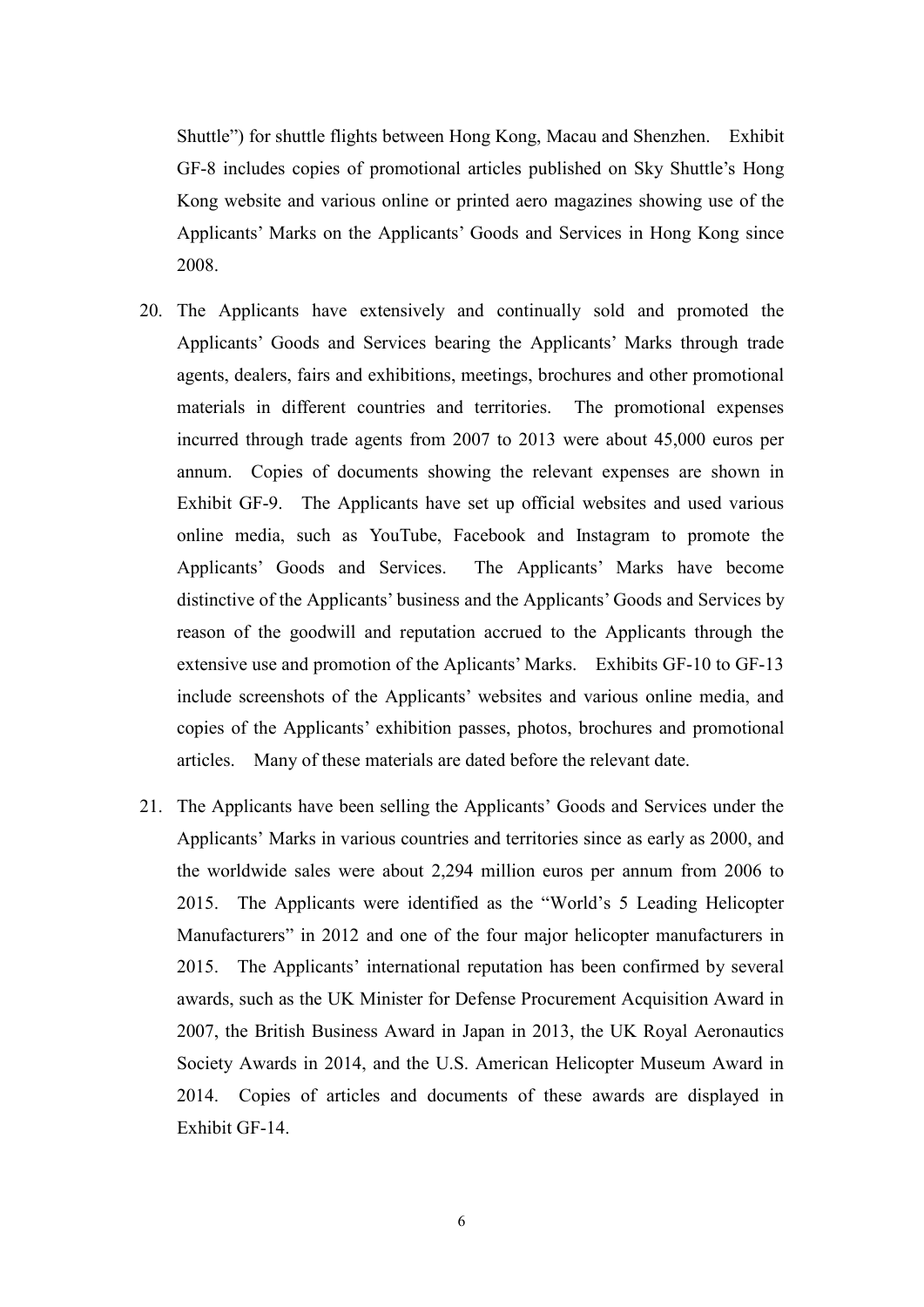- 22. The previous registered owner "Agustawestland Limited" has no relationship with the Applicants and its sole owner and director was a male with an address in the Mainland China. The subject mark was assigned to the Registered Owner on 21 December 2015 and the previous registered owner ceased to exist on 8 January 2018. Exhibit GF-15 contains a copy of the Applicants' company profile.
- 23. The Applicants filed oppositions to the applications for registration of the subject mark in the Mainland China and the China Trade Mark Office refused the applications by reason that the subject mark was confusingly similar to the

Applicants' registered marks  $\sum_{i=1}^{N}$  FINMECCANICA" and " $\sum_{i=1}^{N}$ ". Exhibit GF-17 includes copies of the relevant marks and opposition decisions.

### **Declaration of Invalidity under sections 53(3) and 11(5)(b) of the Ordinance**

24. Section 53(3) of the Ordinance provides that:

"(3) The registration of a trade mark may be declared invalid on the ground that the trade mark was registered in contravention of section 11 (absolute grounds for refusal of registration)."

And section 11(5)(b) of the Ordinance provides that:

"(5) A trade mark shall not be registered if, or to the extent that  $-$ 

…

- (b) the application for registration of the trade mark is made in bad faith."
- 25. The term "bad faith" is not defined in the Ordinance. In *Gromax Plasticulture Ltd v Don & Low Nonwovens Ltd* [1999] R.P.C. 367 at 379, Lindsay J. said in relation to section 3(6) of the UK Trade Marks Act 1994 (equivalent to section 11(5)(b) of the Ordinance):

"I shall not attempt to define bad faith in this context. Plainly it includes dishonesty and, as I would hold, includes also some dealings which fall short of the standards of acceptable commercial behaviour observed by reasonable and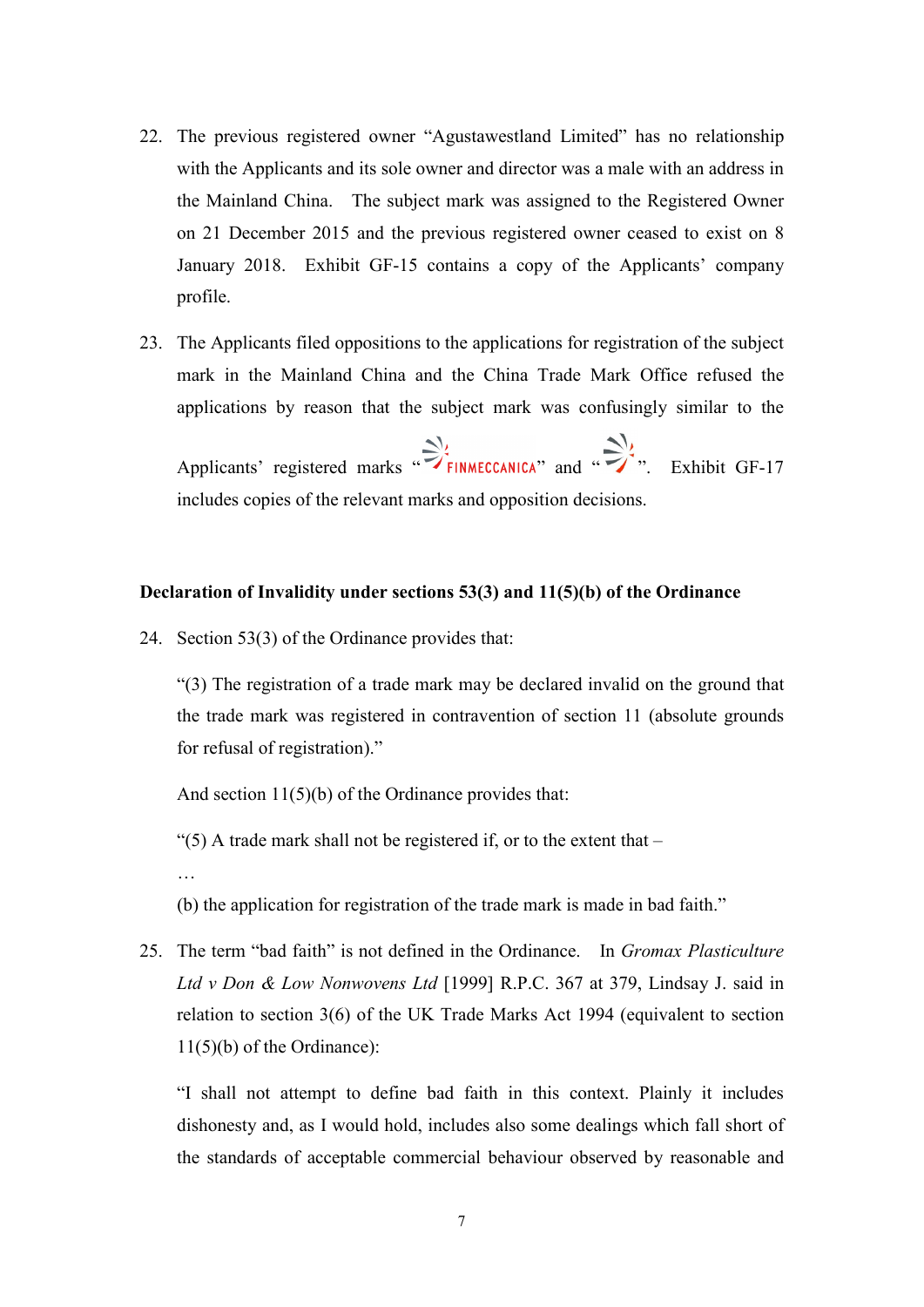experienced men in the particular area being examined. Parliament has wisely not attempted to explain in detail what is or is not bad faith in this context: how far a dealing must so fall-short in order to amount to bad faith is a matter best left to be adjudged not by some paraphrase by the courts (which leads to the danger of the courts then construing not the Act but the paraphrase) but by reference to the words of the Act and upon a regard to all material surrounding circumstances."

26. In *Harrison v Teton Valley Trading Co (CHINAWHITE)* [2005] F.S.R. 10, the English Court of Appeal said (at paragraph 26):

"The words "bad faith" suggest a mental state. Clearly when considering the question of whether an application to register is made in bad faith all the circumstances will be relevant. However the court must decide whether the knowledge of the applicant was such that his decision to apply for registration would be regarded as in bad faith by persons adopting proper standards."

27. Further, in *Ajit Weekly Trade Mark* [2006] R.P.C. 25, the Appointed Person stated as follows:

"The subjective element of the test means that the tribunal must ascertain what the defendant knew about the transaction or other matters in question. It must then be decided whether in the light of that knowledge, the defendant's conduct is dishonest judged by ordinary standards of honest people, the defendant's own standards of honesty being irrelevant to the determination of the objective element."

- 28. In Hong Kong, the above legal principles have been applied in 深圳市德力康電 子科技有限公司 *v LG Corporation & Anor* HCMP 881/2013, 26 March 2014.
- 29. It is the Applicants' pleaded case that the application for registration of the subject mark, which wholly incorporates both the word element

"AgustaWestland" and the device element "<br>">" of the Applicants' Marks, is made in bad faith as the Registered Owner, being an individual residing in China, must have pre-existing knowledge of the existence of the Applicants' Marks at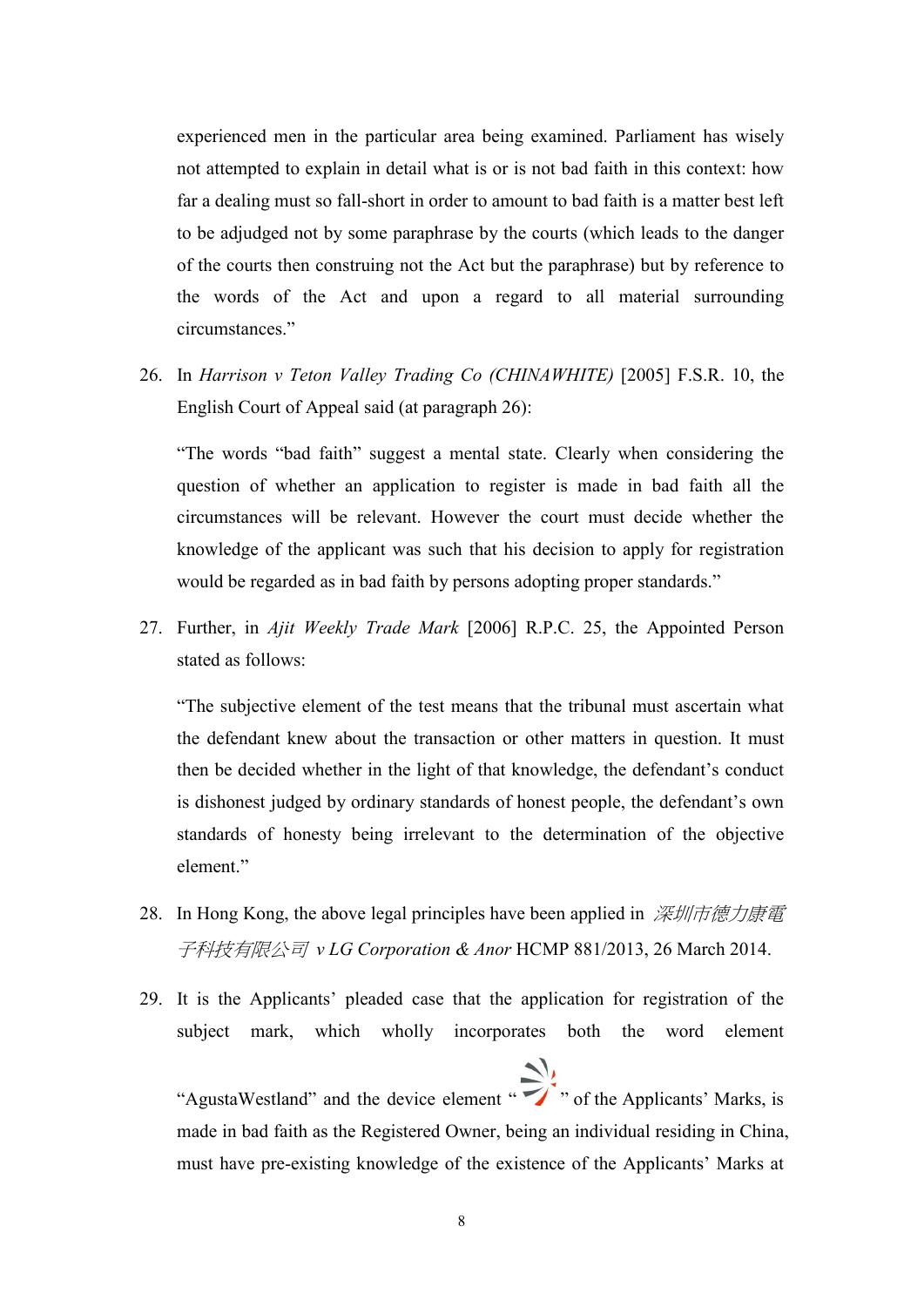the time the subject application was filed; and the Registered Owner has deliberately copied the Applicants' Marks with a view to free-riding on the reputation of the Applicants' Marks and/or hijacked the Applicants' Marks with a view to profiting himself.

- 30. I note from the Applicants' evidence that the Applicants created the device
	- $\sum_{n=1}^{\infty}$ , and started using the mark " AgustaWestland " in 2006; the Applicants sold six models of AW139 helicopters to Sky Shuttle in Hong Kong in 2008 and 2009 for shuttle flights between Hong Kong, Macau and Shenzhen; the Applicants' Marks have been promoted extensively in respect of the Applicants' Goods and Services on the Applicants' and Sky Shuttle's websites and various aero magazines and in exhibitions in different countries and territories. I consider that the Registered Owner, being an individual trading or with an intention to trade in the relevant industry in Hong Kong, must have knowledge of the use of the Applicants' Marks by the Applicants in Hong Kong and other places before making the application for registration of the subject mark. In fact, the Registered Owner did not deny knowing the Applicants' Marks before it filed the application for registration of the subject mark.
- 31. The subject mark wholly incorporates the word element "AgustaWestland" and

the device element "<br>
" of the Applicants' Marks. Both "AgustaWestland"

and " $\sum$ " are not descriptive of the subject goods and services or commonly used in the relevant industry. In my view, they are very unique and it could not be a mere coincidence that the Registered Owner has independently created or adopted the subject mark without knowing the Applicants' Marks. I agree with Mr. Tse that the subject mark is a blatant copy of the Applicants' Marks.

32. The Applicants have explicitly accused bad faith on the part of the Registered Owner in registering the subject mark in Hong Kong. But the Registered Owner did not file any evidence or offer any explanation as to how it devised the subject mark. In fact, the Registered Owner did not even file a